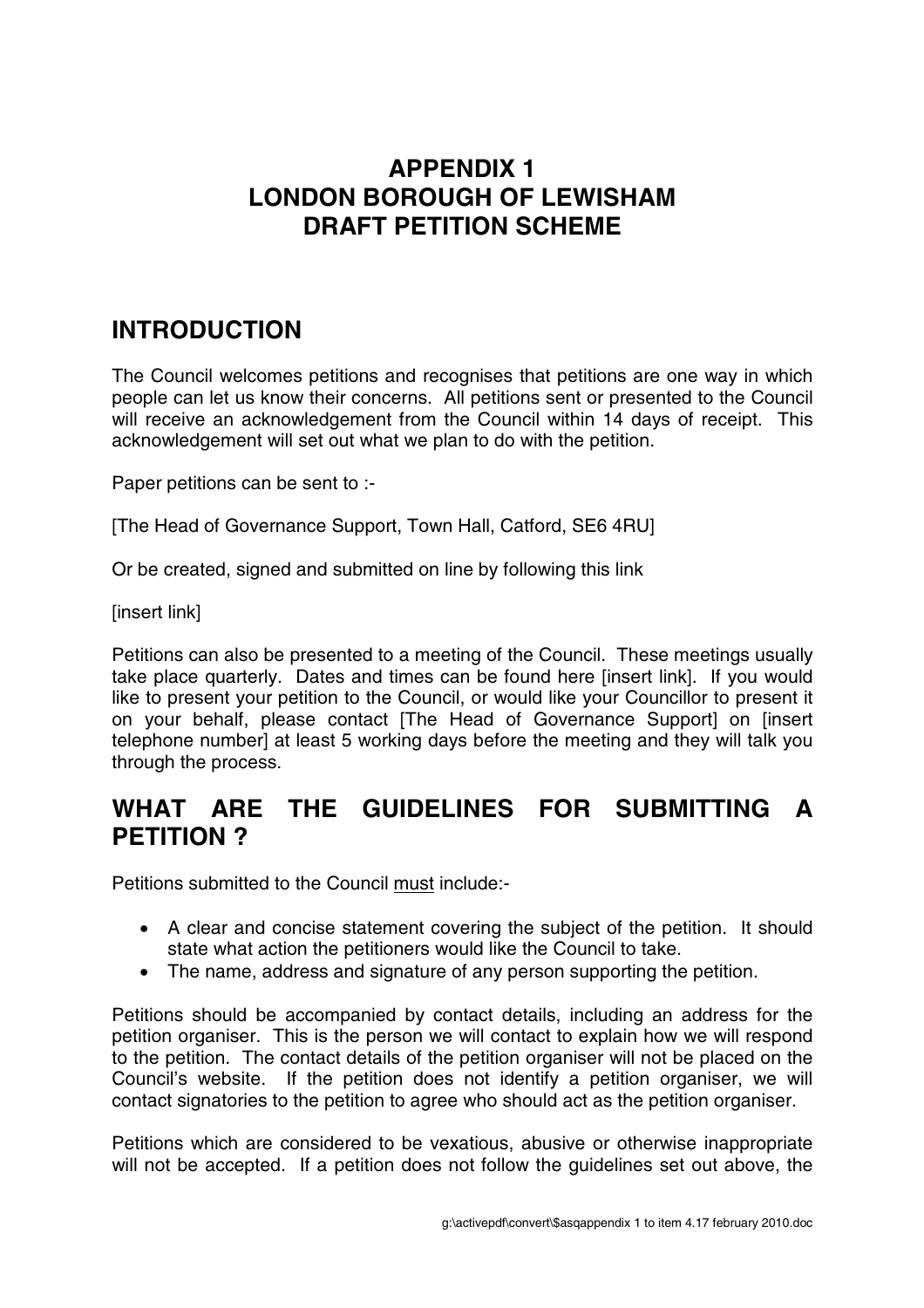Council may decide not to do anything further with it. In that case we will write to you to explain the reasons.

#### **WHAT WILL THE COUNCIL DO WHEN IT RECEIVES MY PETITION?**

We will send an acknowledgement to the petition organiser within 14 days of receiving the petition. It will let them know what we plan to do with the petition and when they can expect to hear from us again. It will also be published on our website.

If the Council can do what your petition asks for, the acknowledgement may confirm that we have taken the action requested and the petition will be closed. If the petition has enough signatures to trigger a Council debate, or a senior officer giving evidence, then the acknowledgement will confirm this and tell you when and where the meeting will take place. If the petition needs more investigation, we will tell you the steps we plan to take.

If the petition applies to a planning or licensing application, is a statutory petition (for example requesting a referendum on having an elected mayor), or on a matter where there is already an existing right of appeal such as Council Tax banding and non domestic rates, other procedures apply. If you require information on any of these matters you should in the first instance contact the Head of Governance Support, London Borough of Lewisham, Town Hall, Catford SE6 4RU [telephone number and email].

We will not take any action on any petition which we consider to be vexatious, abusive or otherwise inappropriate and will explain the reasons for this in our acknowledgement of the petition.

To ensure that people know what we are doing in response to the petitions we receive, the details of all the petitions submitted to us will be published on our website except in cases where this would be inappropriate. Whenever possible we will also publish all correspondence relating to the petition (with personal details removed). When you sign an e-petition you can elect to receive this information by email. We will not send you anything which is not relevant to the e-petition you have signed unless you request it.

## **HOW WILL THE COUNCIL RESPOND TO PETITIONS?**

Our response to a petition will depend on what a petition asks for and how many people have signed it but may include one or more of the following:-

- Taking the action requested in the petition
- Considering the petition at a Council meeting
- Holding an enquiry into the matter
- Undertaking research into the matter
- Holding a public meeting
- Holding a consultation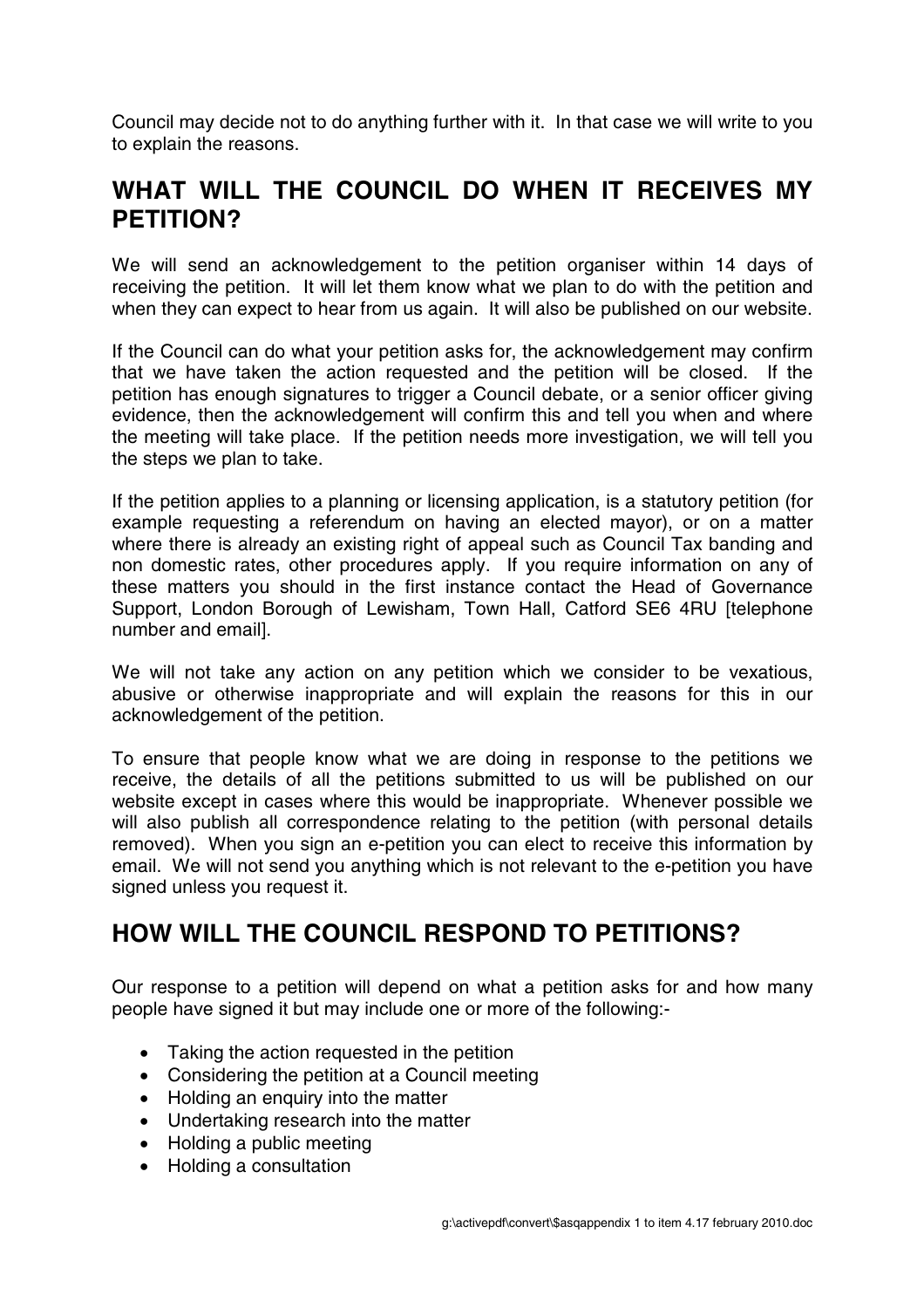- Holding a meeting with petitioners
- Referring the petition for consideration by a relevant Council Overview and Scrutiny Select Committee \* or Business Panel \*\*
- Writing to the petition organiser setting out our views about the request in question

\* Overview and Scrutiny Select Committees are Committees of councillors who are responsible for scrutinising the work of the Council – in other words they have the power to hold the Council's decision makers to account.

\*\* Business Panels are Committees of councillors consisting mainly of the Chairs and Vice Chairs of Overview and Scrutiny Select Committees. They have the power to hold Council decision makers to account where the issue is within the remit of more than one Select Committee.

In addition to these steps the Council will consider other specific actions it may be able to take on the issues highlighted in a petition.

If your petition is about something over which the Council has no direct control (for example the local railway or hospital) we will aim to make representations on behalf of the community to the relevant body. The Council works with a large number of local partners [insert link to list of LAA Partners] and where possible will work with these partners to respond to your petition. If we are not able to do this for any reason (for example if what the petition calls for conflicts with Council policy), then we will set out the reasons for this to you. You can find more information on the services for which the Council is responsible here [insert link].

If your petition is about something that a different Council is responsible for, we will give consideration to what the best method is for responding to it. It might consist of simply forwarding the petition to the other Council, but could involve other steps. In any event we will always notify you of the action we have taken.

## **FULL COUNCIL DEBATES**

If a petition contains more than [3,000] signatures it will be debated by the full Council unless it is a petition asking for a senior council officer to give evidence at a public meeting. This means that the issue raised in the petition will be discussed at a meeting which all councillors can attend. The petition organiser will be given 5 minutes to present the petition at the meeting and the petition will then be discussed by councillors for a maximum of 15 minutes. The Council will decide how to respond to the petition at this meeting. If it within their remit, the Council may decide to take the action the petition requests, not to take the action requested for reasons put forward in the debate or to commission further investigation into the matter, for example by a relevant committee. If the matter relates to a decision which it is for the Mayor to make, then the Council may ask the Mayor to consider the matter or commission further investigation into the matter, for example by the relevant Overview and Scrutiny Select Committee. The petition organiser will receive written confirmation of this decision. This confirmation will also be published on the Council's website.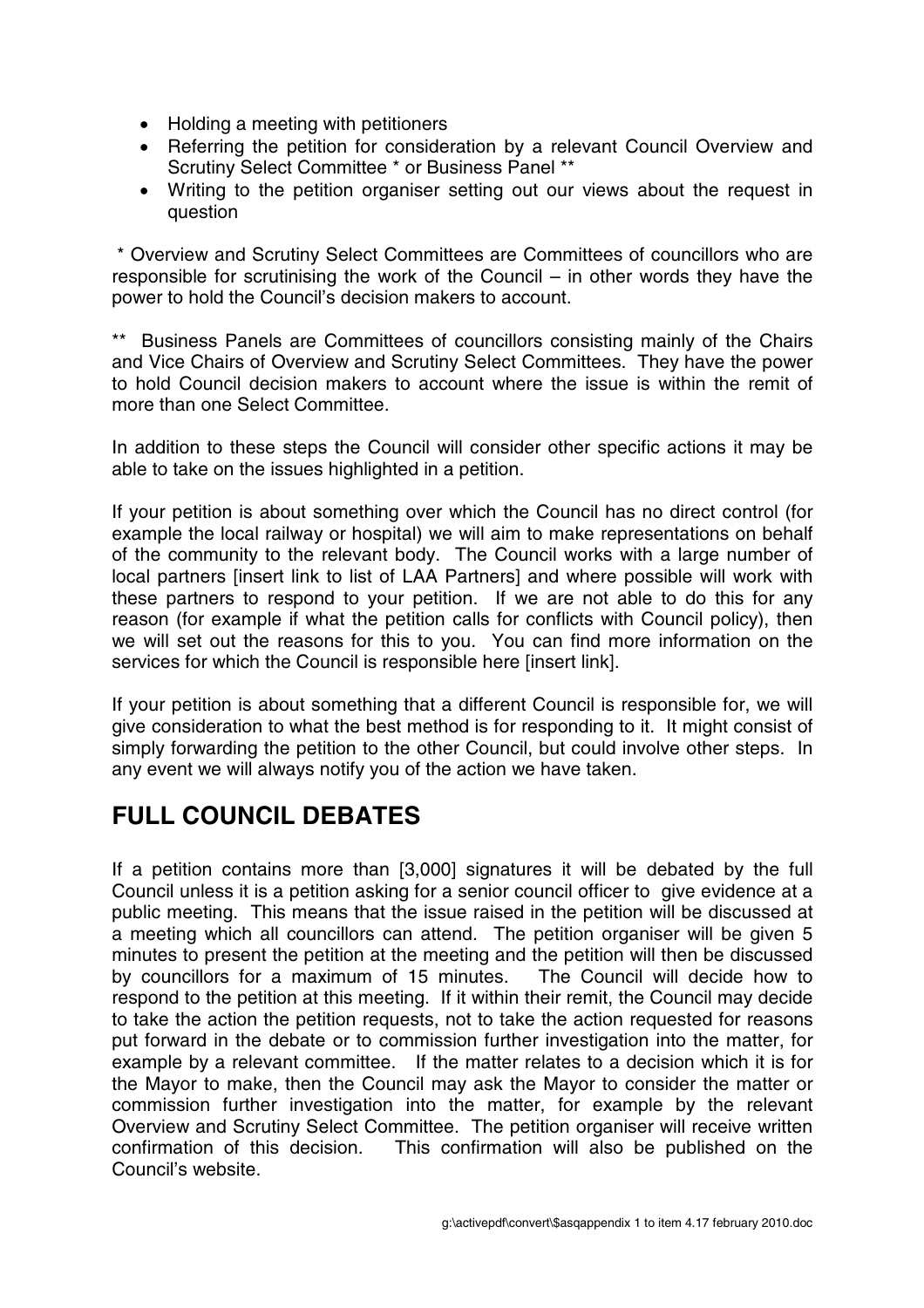# **OFFICER EVIDENCE**

Your petition may ask for a senior Council officer to give evidence at a public meeting about something for which the officer is responsible as part of their job. For example your petition may ask a senior Council officer to explain progress on an issue or to explain the advice given to elected members to enable them to make a particular decision.

If your petition contains at least [1,500] signatures the relevant senior officer will give evidence at a public meeting of the relevant Overview and Scrutiny Select Committee. If the subject matter of the petition falls within the remit of more than 1 Overview and Scrutiny Select Committee, the senior officer will give evidence at a public meeting of the Council's Business Panel. A list of the senior staff that can be called to give evidence can be found here [insert link]. You should be aware that the Overview and Scrutiny Select Committee or Business Panel may decide that it would be more appropriate from another officer on that list to give evidence instead of any officer named in the petition – for instance if the named officer has changed jobs. Committee members will ask the questions at this meeting but you will be able to suggest questions to the Chair of the Select Committee/Business Panel by contacting [insert details] up to 5 working days before the meeting.

## **E-PETITIONS**

The Council welcomes e-petitions which are created and submitted through our website [insert link]. E-petitions must follow the same guidelines as paper petitions [link to guidelines]. The petition organiser will need to provide us with their name, postal address, post code and email address. You will also need to decide how long you would like your petition to be open for signatures. Most petitions run for 6 months but you can choose a shorter or longer timeframe, up to a maximum of 12 months.

When you create an e-petition, it may take 10 working days before it is published online. This is because we have to check that the content of your petition is suitable before it is made available for signature. However we will make every effort to ensure that your petition is published as soon as possible.

If we feel we cannot publish your petition for some reason, we will contact you within this time to explain. You will be able to change and re-submit your petition if you wish. If you do not do this within 14 days, a summary of the petition and the reason why it has not been accepted will be published under the "Rejected Petitions" section of the website.

When an e-petition has closed for signature, it will automatically be submitted to [The Head of Governance Support]. In the same way as a paper petition you will receive an acknowledgement within 14 days. If you would like to present your e-petition to a meeting of the Council please contact [The Head of Governance Support] (details above) within 5 days of the petition closing. A petition acknowledgement and